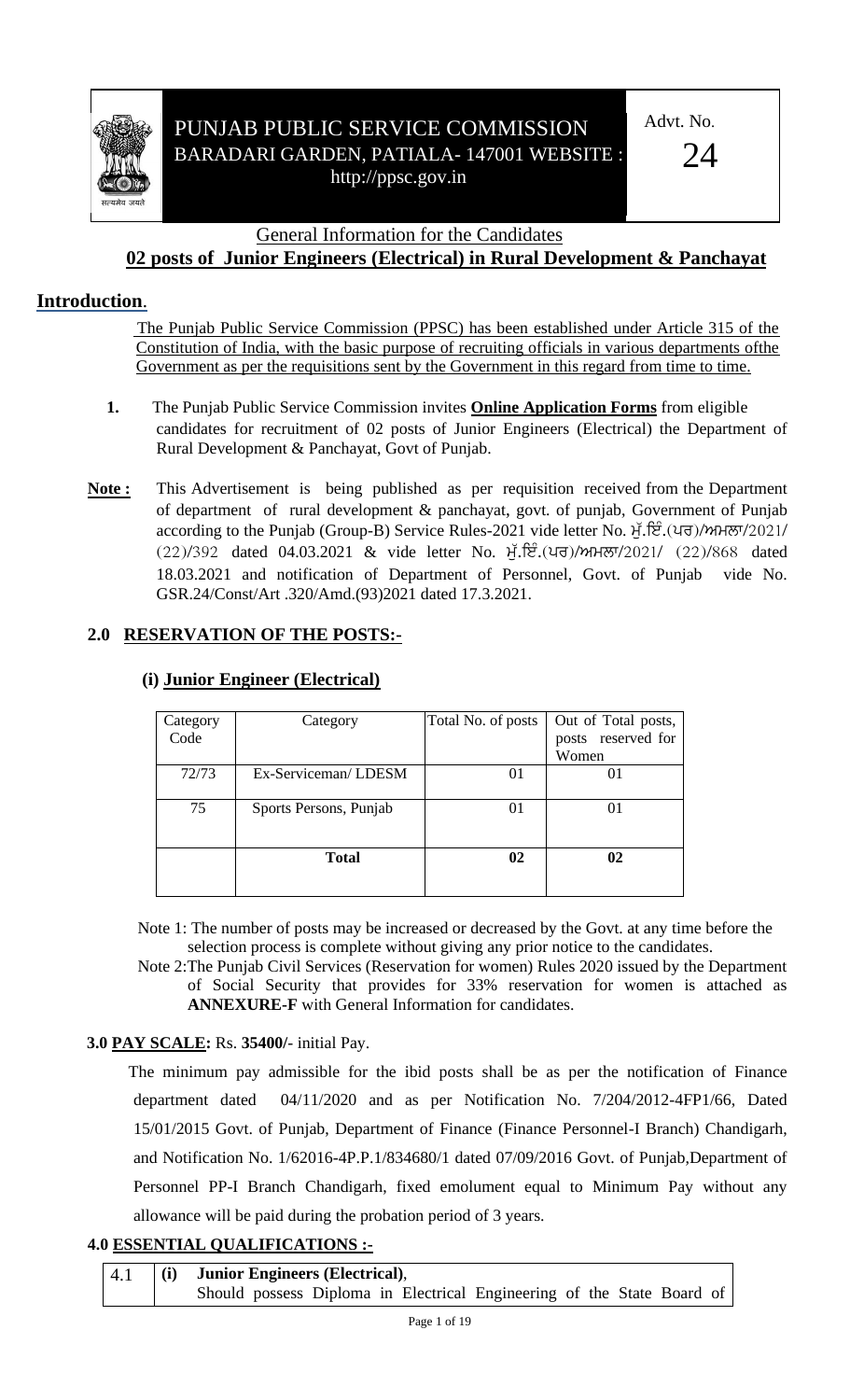|      | Technical Education or it is equivalent or any other equivalent/higher<br>qualification recognized by the Govt.                                                                                                                                                                                                                                                                                                                                                                                                                                                                                                                                                                                                                                                                      |
|------|--------------------------------------------------------------------------------------------------------------------------------------------------------------------------------------------------------------------------------------------------------------------------------------------------------------------------------------------------------------------------------------------------------------------------------------------------------------------------------------------------------------------------------------------------------------------------------------------------------------------------------------------------------------------------------------------------------------------------------------------------------------------------------------|
| (ii) | Punjabi of Matric or its equivalent Standard.<br>Provided further that where a ward of Defence Service Personnel, who is a<br>bonafide resident of Punjab State, is appointed by direct appointment, he shall<br>have to pass an examination of Punjabi Language equivalent to Matriculation<br>Standard or he shall have to qualify a test conducted by the Language Wing of<br>the Department of Education of Punjab Government within a period of two<br>years from the date of his appointment. Provided further that where a War<br>Hero, who has been discharged from defence services or paramilitary forces<br>on account of disability suffered by him and his widow or dependent member<br>of his family, is appointed under the instructions issued in this behalf by the |
|      | Government, the person so appointed will not be required to possess aforesaid<br>knowledge of Punjabi language:                                                                                                                                                                                                                                                                                                                                                                                                                                                                                                                                                                                                                                                                      |

**Important Note:** The candidates MUST possess the requisite qualification **before 30.04.2021**

#### 5.0 **AGE**

- (i) Candidates should not be below 18 years and above 37 years of age as on 01.01.2021
- (ii) The Upper age limit may be relaxed up to 42 years for Scheduled Castes and Backward Classes of Punjab.
- (iii) Upper age limit may be relaxed up to 45 years for Punjab Govt. and its Board/Corporation/Commission and Authorities employees, all States/ Central Government employees.
- (iv) Ex-servicemen of Punjab Domicile shall be allowed to deduct the period of his service in the Armed Forces of Union from his actual age and if the resultant age does not exceed the maximum age limit prescribed for direct appointment to such a vacancy in the Service Rules concerned by more than three years, he shall be deemed to satisfy the condition regarding age limit.
- (v) Upper age limit is also relaxable up to 42 years for Widows, Divorcees and certain other Categories of Women.
- (vi) Upper age limit is also relaxed upto 47 years for Persons with Disability of Punjab.

#### 6.0 **Competitive Examination for selection**

(a) The written competitive examination for the post will be scheduled tentatively in end of **May 2021** The procedure for Competitive Examination for selection of candidates for the post of **02 POSTS OF JUNIOR ENGINEERS (ELECTRICAL)** in Punjab Rural Development & Panchayat, Punjab is in following sequence:-

| Total Marks for Competitive Examination | 300 |
|-----------------------------------------|-----|
|                                         |     |

(b) The pattern for written exam comprising of 120 questions (@ 2.5 marks for each question and Time allotted ( 2 Hours) would be as below:

| <b>Questions from the Subject</b>                                                                 | 100 | 250 marks |
|---------------------------------------------------------------------------------------------------|-----|-----------|
| (Syllabus of Subject is<br>attached as ANNEXURE-A)                                                |     |           |
| <b>Questions from Logical</b><br><b>Reasoning, Mental ability and</b><br><b>General Knowledge</b> | 20  | marks     |

- **7.0 (a) There will be negative marking (0.5 marks for each question) in the written examination for questions wrongly answered.**
	- (b ) After the answer key is put on the PPSC website (after written examination), candidates will be permitted to raise objections if any. Candidates will be given four days to deliberate before putting up objections..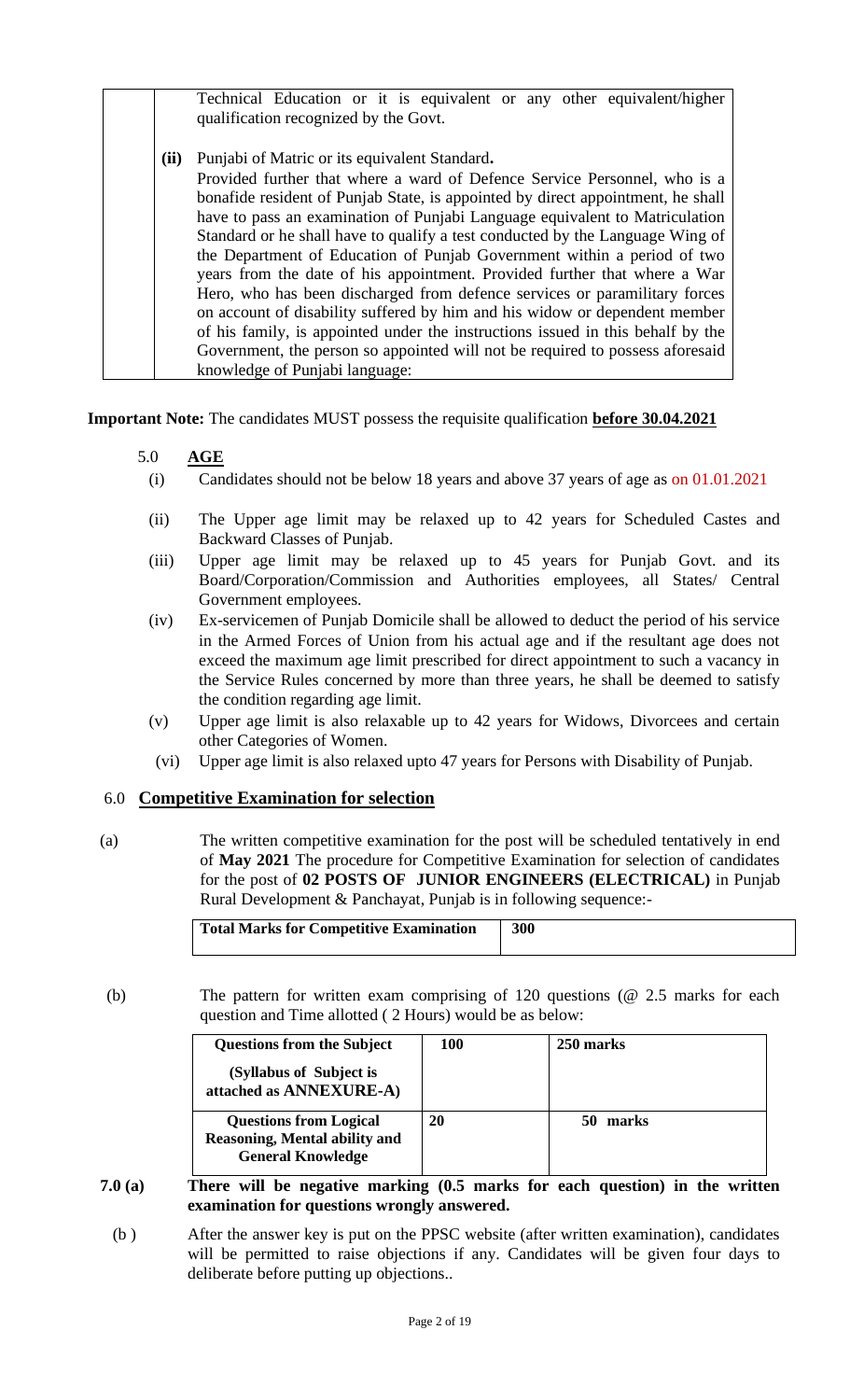- (c) As per the instructions of Govt. of Punjab Department of Personnel issued vide its letter No. 12/152/2015-5PP2/720133/1 dated 28.03.2016, the selection for these posts will be finalised on the basis of written examination only.
- (d) No interview shall be conducted for selection to these posts.
- (e) No candidate shall be eligible to be appointed unless he/she obtains 45% marks in the competitive examination (read 40% for the candidates belonging to Schedules Caste of Punjab and Backward Classes of Punjab).
- (f) Final result shall be prepared on the basis of the net marks obtained by the Candidates in the Written Competitive Examination.
- 8.0 Information about the examination centre(s) shall be mentioned on Admit Cards of all candidates. The Public Notice to download the admit cards will be uploaded shortly.
- 8.1 All candidates who apply for ibid posts will be treated "provisionally eligible" for appearing in the competitive exam. Acceptance of applications at this stage and allotment of Roll Numbers by PPSC does not indicate acceptance of candidature by the PPSC, since there is no scrutiny of documents before the written test.
- 8.2 The scrutiny of application forms shall be done after the conduct of the examination during the process of scrutiny, the application forms and other relevant documents, certificates, etc of the candidates shall be examined to determine their eligibility as on **27.04.2021** Candidates not meeting the eligibility criteria will be rejected after the scrutiny process or any time thereafter if found ineligible.
- 8.3 The candidates applying for the Competitive Examination should ensure that they fulfill all the eligibility conditions for admission to the examination. Their admission at all the stages of examination for which they are admitted by the Commission will be purely provisional, subject to satisfying the prescribed eligibility conditions. If on checking at any time before or after the Competitive Examination, it is found that they do not fulfill any of the eligibility conditions; their candidature for the examination will be cancelled by the Commission. If any of their claims is found to be incorrect, they may render themselves liable to disciplinary action by the Commission or the civil court. Any attempt on the part of a candidate to obtain support for his candidature by any unfair means will render him/ her liable for disqualification and disciplinary action.
- 9.0 Nationality:

A candidate shall be a:

- i) Citizen of India; or
- ii) Citizen of Nepal; **or**
- iii) Subject of Bhutan; or
- iv) iv) Tibetan refugee who came over to India before the  $I<sup>st</sup>$  January. 1962, with the intention of permanently settling in India; or.
- v) A person of Indian origin who has migrated from Pakistan, Burma, Sri Lanka and East African countries of Kenya, Uganda and United Republic of Tanzania (formerly Tanganyika and Zanzibar) Zambia, Malawi, Zaire, Ethiopia and Vietnam with the intention of permanently settling in India;

Provided that a candidate belonging to categories (ii), (iii), (iv) and (v) shall be a **person in whose favour a certificate of eligibility has been issued by the Government of Punjab in the Department of Home Affairs and Justice.** 

## 10.0 **Submission of Application Form**

The candidates can ONLY apply by filling Online Application Form, a link of which isavailable on the website of the Commission http://ppsc.gov.in No other mode ofapplication will be accepted.

| <b>Process</b>                                      | <b>Step</b> | <b>Last Date</b>             |
|-----------------------------------------------------|-------------|------------------------------|
| To make new registration for applying for the post. | $(Stop-1)$  | 20.04.2021<br>By 11:59:00 PM |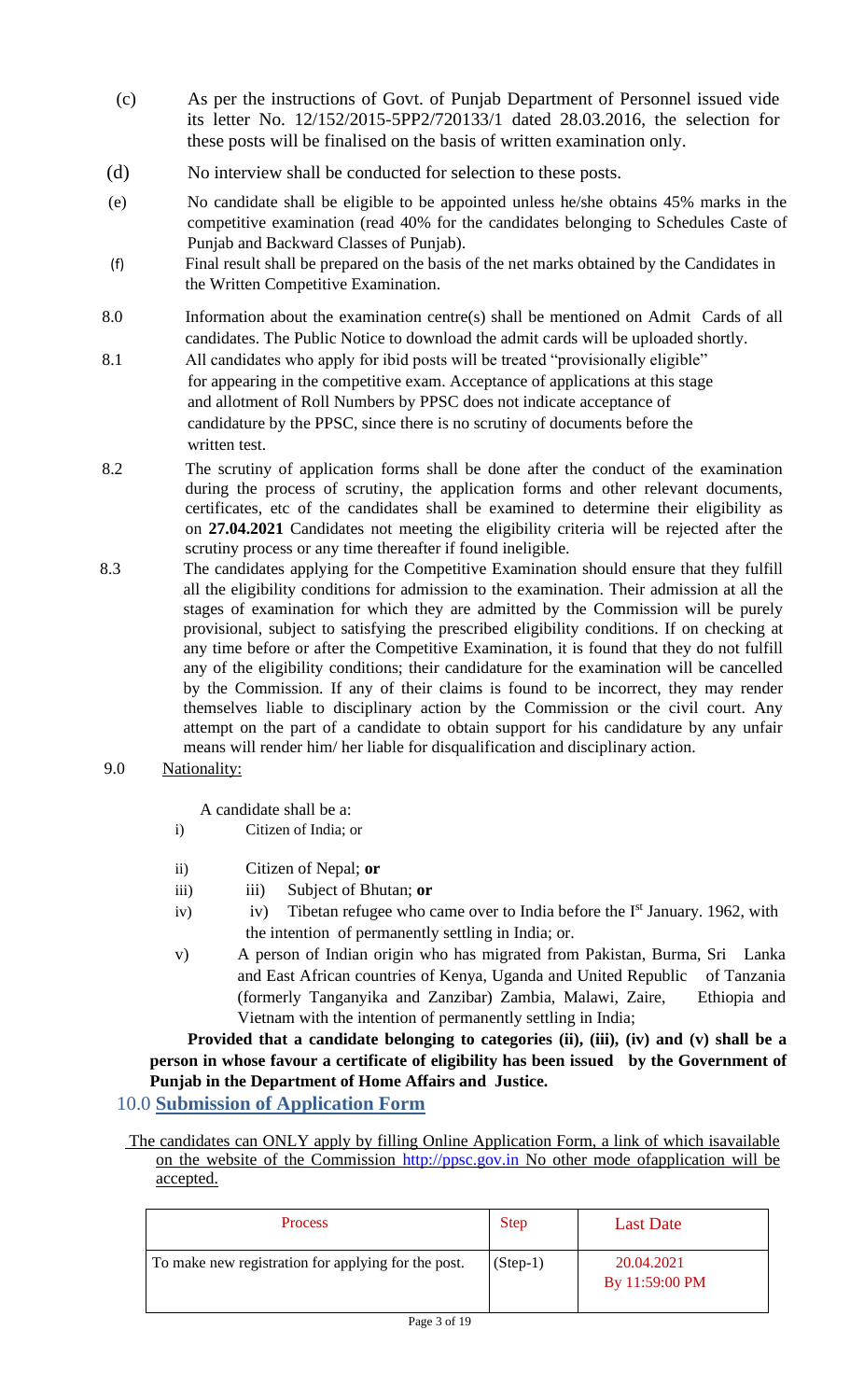| To deposit the Application fees by system generated | $(Step-2)$ | 27.04.2021         |
|-----------------------------------------------------|------------|--------------------|
| Bank Challan Form.                                  |            | [During Banking]   |
|                                                     |            | Hours <sup>1</sup> |

- 10.0 (a) The candidates are NOT REQUIRED to send the Hard Copy of the Online Application Form to the Office of Punjab Public Service Commission. However, the candidates must take out the hard copy in soft form or print out at the time of applying otherwise he/she will not be able to take out the copy at the later stage. He/she must retain the hard/soft copy of online application form along with all eligibility documents ready to be sent at a short notice to PPSC whenever required by PPSC.
	- (b) However, candidates applying under the **Sports Category**will send a hard copy of 'On line Application Form' along with Sports Gradation Certificate and other certificates related to sports to establish his eligibility under the sports category by **27.04.2021.**
	- (c) Also, **Persons with disabilities** must submit the hardcopies of Online Application Form alongwith Disability Certificate and request for scribe, if any and other eligibility documents at the reception counter of PPSC by **27.04.2021** For any assistance Persons with disabilities may contact Superintendent Examination : 0175-5014831, 0175-5014825..
	- (d) The following SELF ATTESTED CERTIFICATES shall be submitted by candidates when asked at short notice:
		- 1. Proof of Date of Birth : Certificate of Matriculation/Higher Secondary.
			- 2. Proof of having passed Punjabi Language.
			- 3. Relevant Degree and DMC Certificate.
			- 4. Reserved Category Certificate issued by the Competent Authority( If Applicable)
			- 5. If ESM, certificates/documents mentioning the following: i) Date of Enrolment ii) Date of Release/Discharge iii) Reason of Release/ Discharge
			- 6. Certificate as proof of age relaxation claim. (If Applicable)
			- 7. Certificate as proof of fee concession (If Applicable)
			- 8. Proof of being Govt. Employee.
		- 9. Copy of Bank Challan( PPSSC Copy only) .
	- (e) The Candidates SHALL sign the declaration on Page No. 2 of the print out of Online Application Form before submitting the same The Candidates SHALL sign the declaration on last page of the print out of Online Application Form before submitting the same.
	- 11.0 Application and Examination Fee

#### The candidates are required to pay the Application fee as per Govt. Letter No. 10/20/2007 3PP3/97751/1 dated 17-9-2013 as mentioned below:-

| Name of Category                                                                                        | Online<br>Application<br>charges | <b>Examination</b> Fee | Total    |
|---------------------------------------------------------------------------------------------------------|----------------------------------|------------------------|----------|
| Scheduled Castes/Scheduled Tribes of all<br><b>States and Backward Classes of Punjab</b><br>State only. | $Rs. 500/-$                      | $Rs. 625/-$            | $1125/-$ |
| Ex-Servicemen of Punjab state only                                                                      | $Rs. 500/-$                      | No Fee to be paid      | $500/-$  |
| All Others Categories (including EWS<br>Lineal Descendent of Ex-servicemen,<br>Punjab)                  | $Rs 500/-$                       | $Rs. 2500/-$           | $3000/-$ |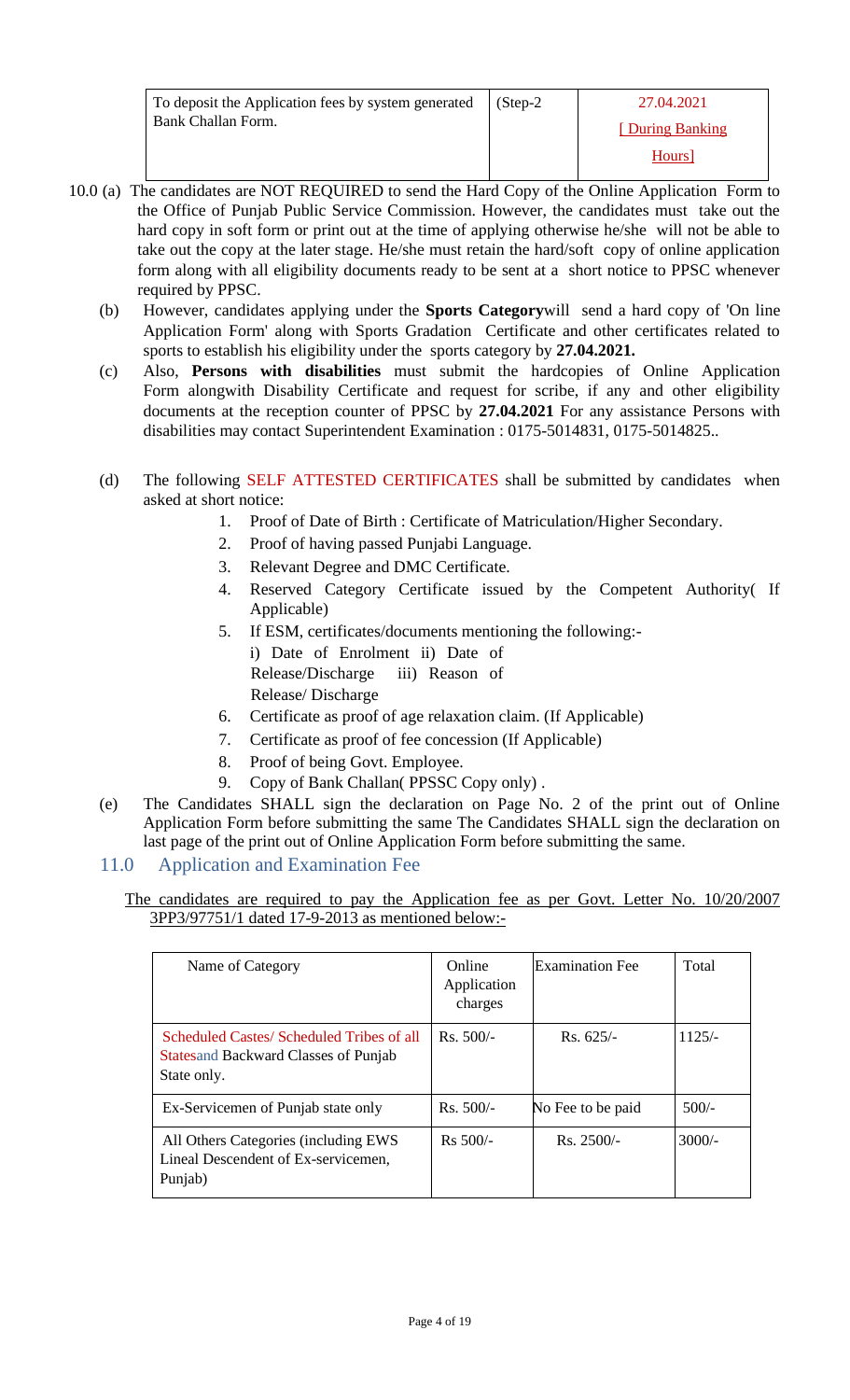| Person with Disability, (Physical<br>Handicapped) Punjab State only. | $Rs. 500/-$ | $Rs. 1250/-$ | $1750/-$ |
|----------------------------------------------------------------------|-------------|--------------|----------|
|                                                                      |             |              |          |

The candidates entitled to fee concession/exemption MUST submit with their ApplicationForm, a self attested copy of the certificate certifying their claim for feeconcession/exemption. Candidates who do not submit such a certificate shall not beentitled to fee concession/exemption under any circumstances.

Application fee MUST be submitted through any Branch of State Bank of India only.Candidate should carefully fill the details in the Online Application Form and click onthe "SUBMIT" button at the end of the Online Application Format. Before pressing the"SUBMIT" Button, candidates are advised to verify every detail filled in the application.After submitting the online application form, the candidate should take a printout of thesystem generated Bank challan. No Change/Edit will be allowed after Submitting theApplication Form. The application fee is non-refundable.

## 12.0 Conditions which may render a candidate ineligible

12.1 The following conditions, among others, may render the candidates ineligible:

- a) Insufficient fee;
- b) Application fee deposited by means other than a Bank Challan.
- c) Late receipt of print out of Online Application Form;
- d) Wrong/incomplete information given in the application form;
- e) Candidates debarred by the PPSC/other Public Service Commissions;
- f) Non-fulfillment of any of the eligibility conditions, including those of age and educational qualifications.

#### Important Note

- 12.2 Only Scheduled Castes, Backward Classes, Ex-Servicemen/ LDESM, Persons with disability, Freedom Fighter & Sports Persons of Punjab domicile are eligible for the benefit of reservation.
- 12.3 A candidate should indicate the specific category for which he/she wants tobe considered and category once opted cannot be changed under anycircumstances.
- 12.4 SC/ST Candidates belonging to other States are required to fill their Post Category as General Category (Code 71). They are entitled only to fee concession but not entitled to avail reservation/age relaxation.
- 12.5 Ex-servicemen/Lineal Descendent of Ex-Servicemen (LDESM)/Grand children of Gallantry Award Winners who have domicile of Punjab are eligible for reservation under the Ex-Servicemen category. LDESM/Grand children of Gallantry Award Winners shall be considered against the vacancies for Ex-servicemen ONLY IF no Exservicemen are available. In case sufficient numbers of Ex-servicemen are available, then LDESM shall be treated in his/her basic category.

#### 13.0 **Definition Of Categories**

Candidates should select their categories carefully, because candidates belonging to categories other than category 71 (General), are entitled to fee concession/exemption, age relaxation and job reservation. The category onceselected by a candidate will not be changed under any circumstances. Candidates shall submit certificates issued by the Competent Authority in support of their claim to a particular category.

#### **Categories and Category Code**

| Code No. | Category Name           |
|----------|-------------------------|
| 71       | <b>General Category</b> |
| 72       | ESM, Punjab             |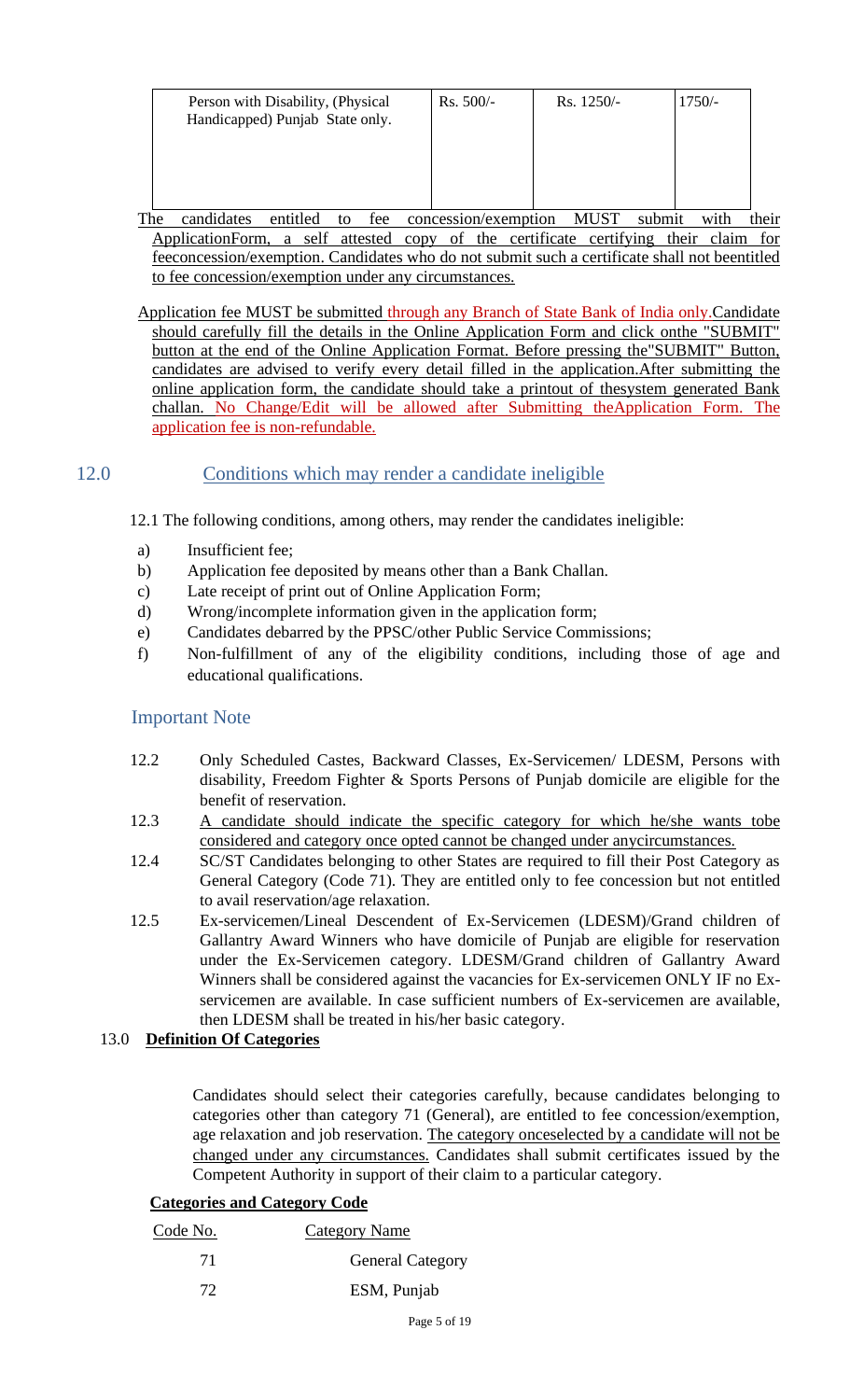| 73 | LDESM, Punjab                                                                                                                  |
|----|--------------------------------------------------------------------------------------------------------------------------------|
| 74 | Freedom Fighter, Punjab                                                                                                        |
| 75 | Sports Person, Punjab                                                                                                          |
| 76 | Person with Disability, Punjab:                                                                                                |
|    | : Blind and Low Vision<br>$\mathbf{A}$<br>$\mathbf{B}$<br>: Deaf and Hard of Hearing<br>$\mathbf C$<br>: Locomotive Disability |
|    | D<br>: Intellectual Disability                                                                                                 |
| 77 | SC Others, Punjab                                                                                                              |
| 78 | SC ESM, Punjab                                                                                                                 |
| 79 | SC LDESM, Punjab                                                                                                               |
| 80 | SC Sports Person, Punjab                                                                                                       |
| 81 | Balmiki/ Mazhbi Sikh, Punjab                                                                                                   |
| 82 | Balmiki/ Mazhbi Sikh ESM, Punjab                                                                                               |
| 83 | Balmiki/ Mazhbi Sikh LDESM, Punjab                                                                                             |
| 84 | Balmiki/ Mazhbi Sikh Sports Person, Punjab                                                                                     |
| 85 | BC, Punjab                                                                                                                     |
| 86 | BC ESM, Punjab                                                                                                                 |
| 87 | BC LDESM, Punjab                                                                                                               |
| 88 | Economically Weaker Section.                                                                                                   |

## **CODE FOR AGE RELAXATION (If claimed)**

| Code No | <b>Category Name</b>                                                                                                                            |
|---------|-------------------------------------------------------------------------------------------------------------------------------------------------|
| 91      | State Government/Central Government Employees.                                                                                                  |
| 92      | SC Punjab only                                                                                                                                  |
| 93      | Balmiki/Mazhbi Sikh Punjab Only                                                                                                                 |
| 94      | Widows & certain other categories of women of Punjab.                                                                                           |
| 95      | B.C., Punjab Only                                                                                                                               |
| 96      | ESM, Punjab Only                                                                                                                                |
| 97      | Person with Disability, (Physical Handicapped) Punjab Only 98 SC<br>Punjab<br>only+ State Government/Central Government Employees.              |
| 99      | $SC$ Punjab only + ESM, Punjab.                                                                                                                 |
| 100     | SC Punjab only + Person with Disability, (Physical Handicapped) Punjab.<br>Balmiki/Mazhbi Sikh Punjab only+ State Government/Central Government |
| 101     |                                                                                                                                                 |
|         | Employees.                                                                                                                                      |
| 102     | Balmiki/Mazhbi Sikh Punjab only + ESM, Punjab.                                                                                                  |
|         | Balmiki/Mazhbi Sikh Punjab only + Person with Disability, (Physical                                                                             |
| 103     |                                                                                                                                                 |
|         | Handicapped) Punjab.                                                                                                                            |
| 104     | B.C., Punjab. + State Government/Central Government Employees.                                                                                  |
| 105     | $B.C., Punjab. + ESM, Punjab$                                                                                                                   |
| 106     | B.C., Punjab. + Person with Disability, (Physical Handicapped) Punjab.                                                                          |
|         |                                                                                                                                                 |

## 14.1 **BACKWARD CLASSES (PUNJAB)**

14.1.1 The candidates desiring to be considered for the Backward Classes category are required to submit a certificate as per Punjab Government letter No.1/41/93 . RCI/459 dated 17/1/1994, No. 1/41/93RC-1/1597, dated 17-8-2005, No.1/41/93 RCI/209, dated 24.2.2009 and No.1/41/93 RCI/609 dated 24.10.2013 in the Section of prescribed proforma.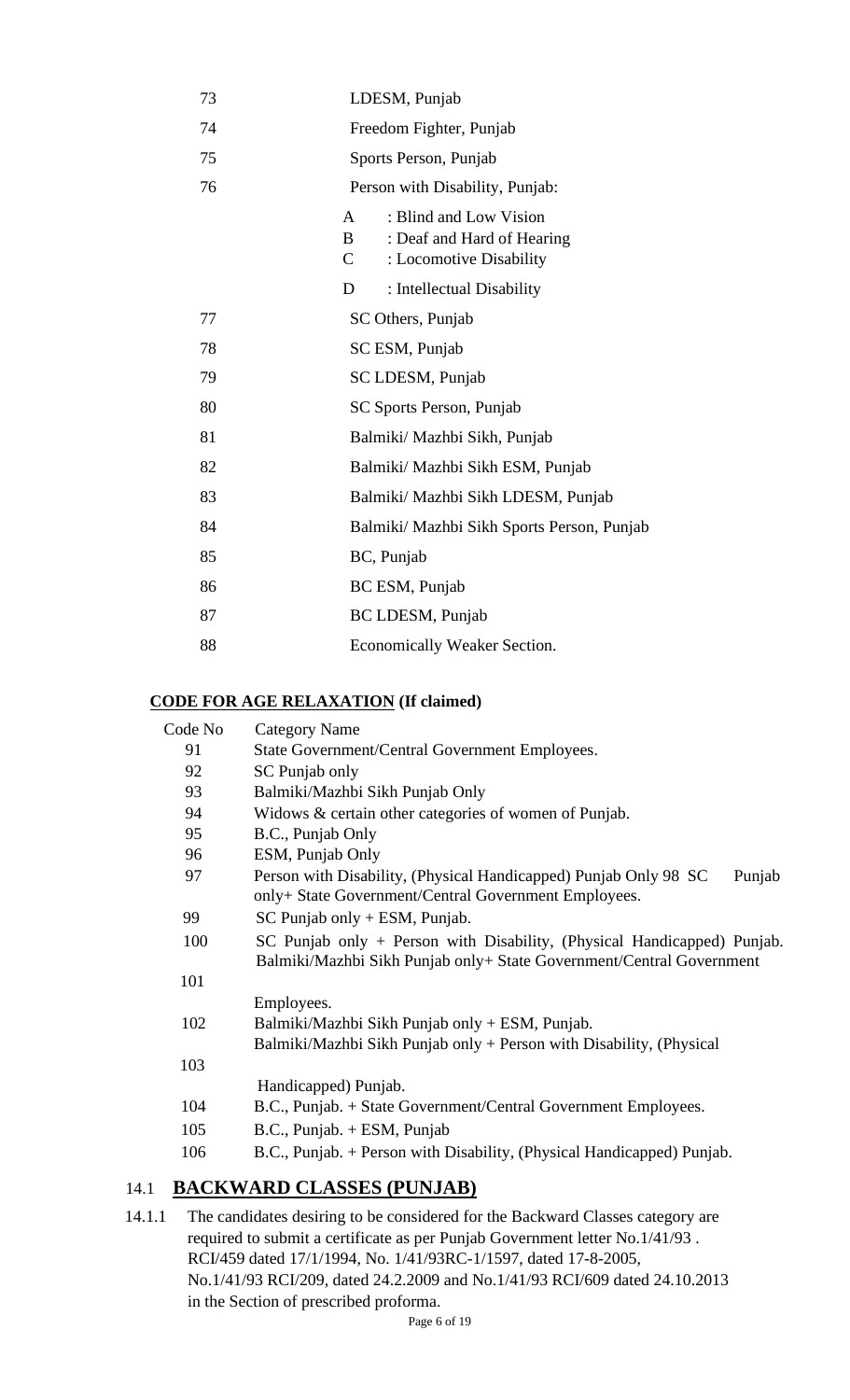- 14.1.2 The BC Certificate in proforma other than the prescribed proforma will not be accepted. The candidates belonging to Backward Classes are required to attach a declaration (**ANNEXURE-E**) along with Backward Class certificate that no change occurred in their status and they do not fall in the section of creamy-layer as per Govt. letter No.10/9/2009-RCI/62 Dated 08/1/2010.
- 14.1.3 The Competent Authorities to issue the necessary certificate are:
	- a) Deputy Commissioner
	- b) Additional Deputy Commissioner
	- c) Sub-Divisional Magistrate
	- d) Executive Magistrate (PCS Officers only)
	- e) Tehsildar

#### 14.2 **SON/DAUGHTER/GRAND SON/GRAND DAUGHTER OF FREEDOM FIGHTERS (PUNJAB)**

- 14.2.1 Candidates claiming to be son/grandson/daughter/granddaughter of Freedom Fighters are required to submit a certificate issued by the competent authority (i.e., Deputy Commissioner of the district concerned) as per Punjab Government Instructions No.9 (13) 3P-II-84/5822 dated 4/4/1985, No.1(135)-8PII/7/310/20,dated 19.6.91 and No. 4-13-8 P-11-97/10112 dated 22/8/1997.
- 14.2.2 Only those Freedom Fighters and their son/daughter/grand-son/grand-daughter are eligible for consideration for reservation under this category who:
	- a) belong to the State of Punjab; and
	- b) have either been granted a Freedom Fighter pension by the Punjab Government or have been awarded TamraPatra by the Government of India; or
	- c) are otherwise eligible for the grant of Freedom Fighter pension and TamraPatra but for any reason whatsoever did not apply for Freedom Fighter pension and TamraPatra but can obtain Freedom Fighter/ son/daughter/grandson/grand-daughter of Freedom Fighter certificate from the General Administration (Political wing) of the Punjab Government.

#### 14.3 **EX-SERVICEMEN (PUNJAB)**

- 14.3.1 "Ex-serviceman" means a person who has served in any rank, whether as a combatant 4or a non combatant, in the Naval, Military and Air Force of the Union of India (herein-after referred to as the Armed forces of the Union of India), and who has:
	- a) retired or released from such service at his or her own request after earning his or her pension; or
	- b) been released from such service on medical grounds attributable to military service or circumstances beyond his control and awarded medical or other disability pension; or
	- c) been released otherwise than on his own request from such service as a result of reduction in establishment; or
	- d) been released from such service after completing the specific period of engagement otherwise than at his own request or by way of dismissal or discharge on account of misconduct or inefficiency and has been given a gratuity;
- 14.3.2 "but does not include a person who has served in the Defence Security Corps, the Reserve Engineering Force, the LokSahayakSena and the Para Military Forces, but includes personnel of the LokSahayakSena of the following categories namely:
	- a) Pension holders for continuous embodied service
	- b) Persons with disability attributable to military service; and
	- c) Gallantry award winners
- 14.3.3 Ex-servicemen should be of Punjab domicile and they should submit a Punjab Resident Certificate from the competent authority, failing which would result in cancellation of their candidature.
- **Explanation**: The persons serving in the Armed Forces of the Union, who on retirement from service would come under the category of "Ex-servicemen", may be permitted to apply for reemployment one year before the completion of specified terms of engagement and avail themselves of all concessions available to Ex-servicemen but shall not be permitted to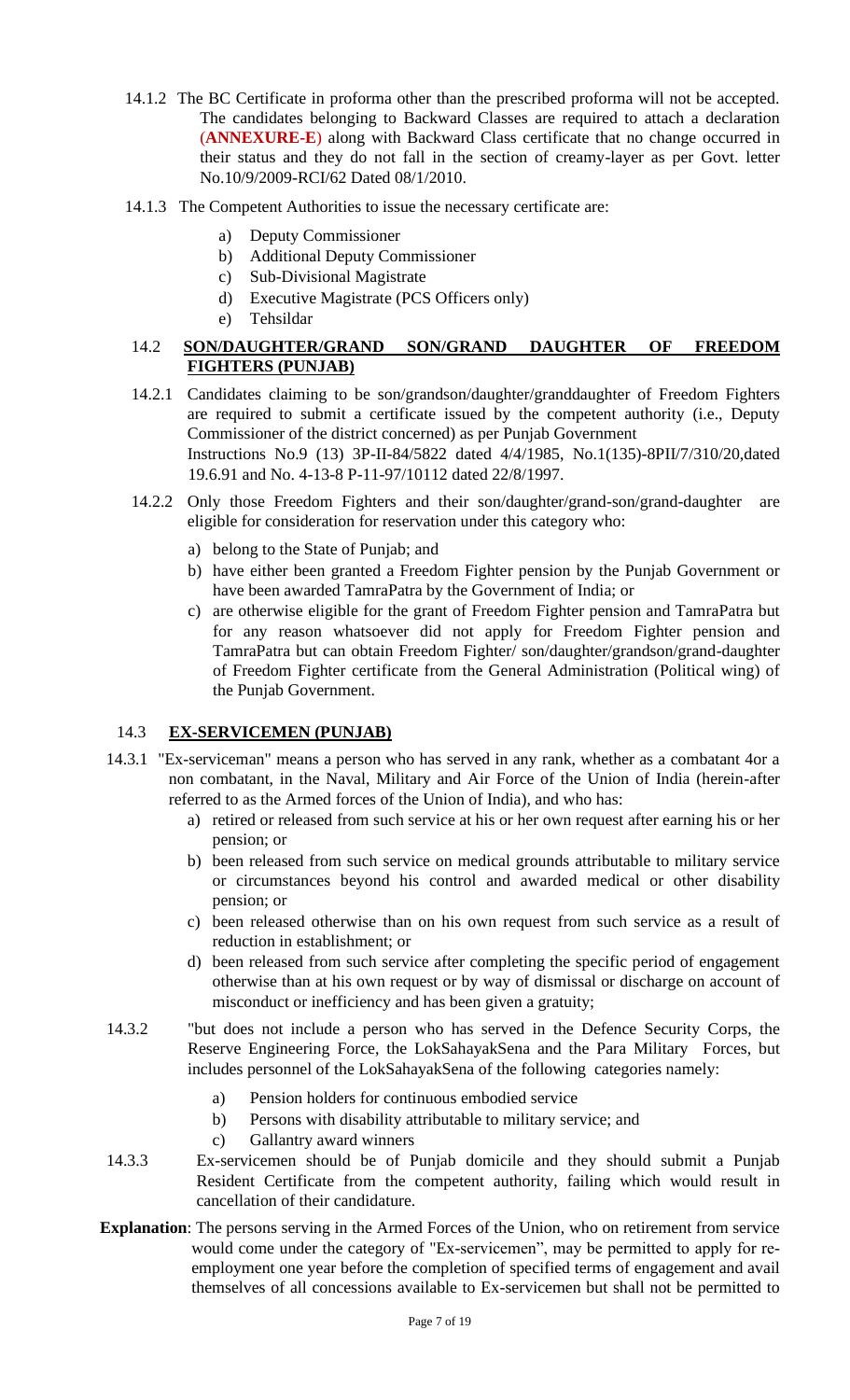leave the uniform until they complete the specified terms of engagement in the Armed Forces of the Union.

- 14.3.4 As per Punjab Govt. letter No.15/25/2001-4DW/1591 dated 21/5/2002 an Exserviceman is allowed the benefit of Reservation for the second time and eventhereafter in subsequent recruitment in according with the provisions ofthese Rules.
- 14.3.5 Provided that where an Ex-serviceman is not available for recruitment against a reserved category, such a vacancy shall be reserved to be filled in by recruitment of either the wife or one descendent child of an Ex-serviceman.
- 14.3.6 Provided further that the wife or the Lineal Descendent child of the Ex serviceman shall be recruited against the reserved vacancy subject to the conditions that:
	- (i) he or she possesses the prescribed qualifications and the within the prescribed age limit,
	- (ii) he or she is not already in service;
	- (iii) he or she will be eligible to avail the benefit only once in life.

Provided further that one grand Child of the Gallantry Award Winner shall be recruited against the reserved vacancy, in case the benefit or reservation has not been availed of by any of the children or dependents such winner or by the winner himself subject to the conditions specified in the second proviso. For the purpose ofl this proviso Gallantry Award Winner includes the winner of the ParamvirChakra,TheMahavir Chakra, the Vir Chakra, the Sena or NaoSena or VayuSena Medal and Mention-in-Despatches.

- 14.3.7 As per Punjab Government notification No.GSR9/Const./ Art309, 234 and 318/Amd(5)/2003 dated 06/11/2002 and letter No. 1/28/92-3ET/2805 dated 14/05/2003 and;
	- a) "Lineal Descendent" means sons/daughters (married/un-married/widowed legally divorced) of the re-employed/ unemployed Ex-Serviceman.
	- b) "Wife" shall include the widow of an Ex-serviceman, provided she has not remarried up to the date of the issue of the appointment letter."
	- c) In any case, including the case where the Ex-Serviceman has died, his sons/daughters shall be treated as "Lineal descendent" only if a certificate to this effect has been issued by the authority appointed by the Government.

#### 14.3.8 **Definition of War Hero:-**

- (i) "War hero" means a defence services personnel or a para-military forces personnel, who is a bona fide resident of Punjab State and has been killed or discharged from service on account of disability suffered by him on or after 1st January, 1999, while fighting in war declared so by Government of India, in operations in Kargil or any other sector in J. and K. in the on going conflict with Pakistan other operations which may be notified by the State Government to have been undertaken for preserving the unity and integrity of the Country ; or
- (ii) A defence services personnel or a para-military forces personnel who was a bona fide resident of Punjab State and was posthumously decorated with Parmvir Chakra, Mahavir or Vir Chakra : provided that,—
- (a) In exceptional instances, the cases of such War Heroes may also be covered, with the prior approval of the Department of Personnel who though bona fide residents of Punjab State are closely connected to the State of Punjab;
- (b) In the case of War Heroes, falling in the category (II), the benefits to be given by the State Government will be restricted only to first generation dependent member/next of the kin. Note.- The Government reserves the right to include any other category of Awardees for the purpose of providing employment to the category of War Heroes, as may be notified.

#### 14.4 **SPORTS PERSON (PUNJAB)**

A candidate can claim reservation under the Sports Person category only if:

14.4.1 a)He/ She belongs to State of Punjab; and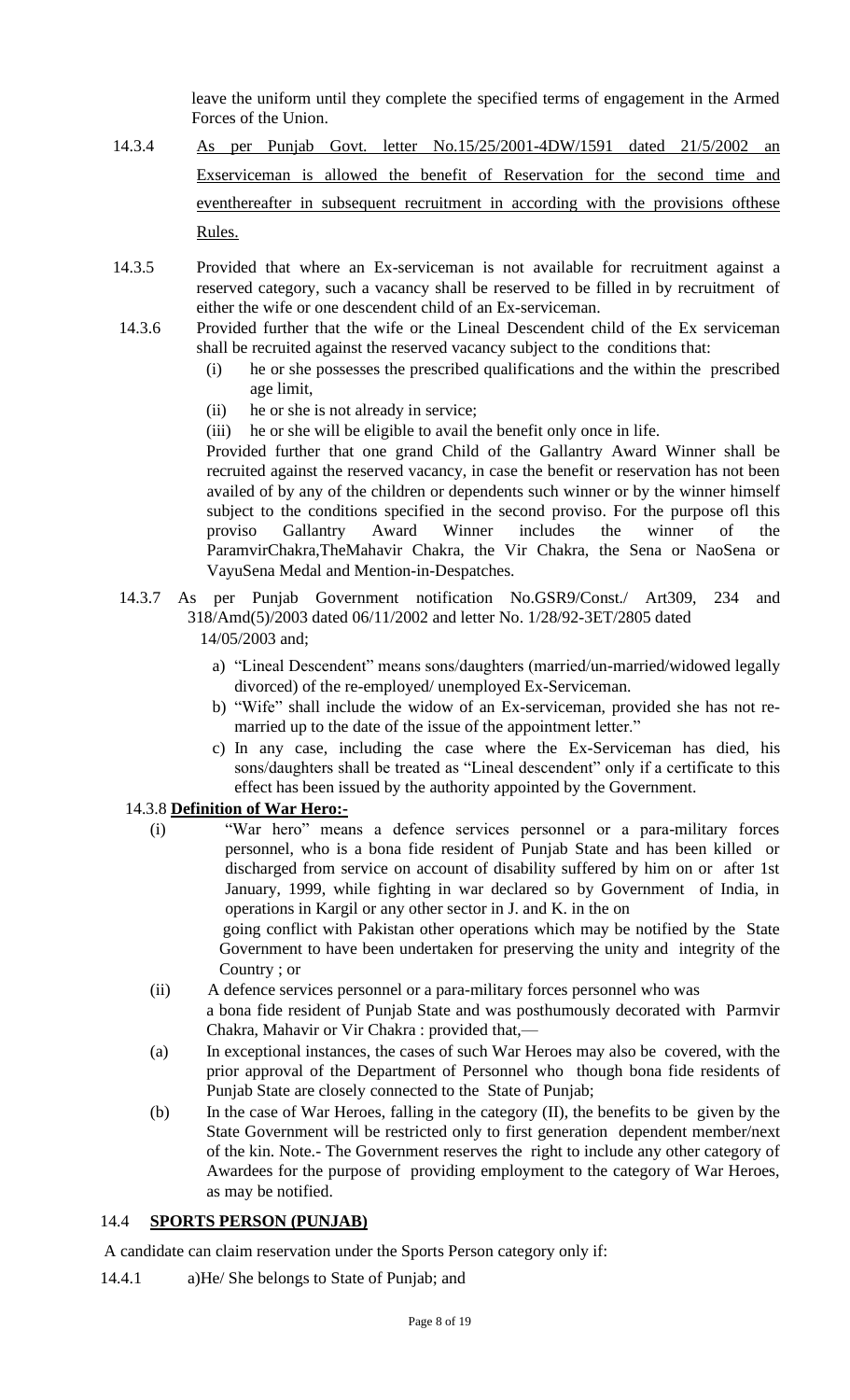- b) He/ She has won Gold, Silver or Bronze Medal in Senior National Championship or National Games in team or individual events while representing the State of Punjab in such sports events as have been conducted by such respective National Sports federations as are affiliated or recognized to the Indian Olympic Association;
- c) He/ She has won first, second or third position in team or individual events and or he/she won Gold or Silver or Bronze Medals at International Sports meets, conducted by Sports Federation affiliated or recognized by the International Olympic Committee or by the International Olympic Committee itself.
- 14.4.2 If candidate belongs to Sports Person, Punjab Category, an attested copy of Gradation Certificate strictly in accordance with the Punjab Sportsman Rules, 1988 as amended on 20.07.2020 issued by the competent authority should be attached with the application form.
- 14.4.3 Director Sports, Punjab is the competent authority to issue Sports Gradation Certificate and any other Sports Certificate issued by any other authority will not be accepted a valid Certificate for claim of reservation under the Sports Person, Punjab Category.
- 14.4.4 Applicants claiming reservation under Sports Person, Punjab Category must submit Resident Certificate from the competent authority, failing which would result in cancellation of their candidature.

## 14.5 **SCHEDULED CASTE, (PUNJAB)/ SCHEDULEDTRIBES**

The competent authorities for issuing Scheduled Castes/Scheduled Tribes certificates are:

- 15.5.1 District Magistrate/Additional District Magistrate/ Collector/Deputy Commissioner/ Additional Deputy Commissioner/ Deputy Collector/ Ist Class Stipendiary Magistrate/ City Magistrate/ Sub Divisional Magistrate/ Taluka Magistrate/ Executive Magistrate/Extra Assistant Commissioner (Not below the rank of Ist Class Stipendiary Magistrate);
	- 14.5.2 Chief Presidency Magistrate/Additional Chief Presidency Magistrate/ Presidency Magistrate;
	- 14.5.3 Revenue Officer not below the rank of Tehsildar;
	- 14.5.4 Sub Divisional Officer (C) of the area where the candidate and or his family formally resides;
	- 14.5.5 Administrator/Secretary to Administrator/Development Officer Lakshadweep Islands;
	- 14.5.6 As per para-3 of Punjab Govt. Instructions No. 1/8/2007-RC-1/815, dated 10<sup>th</sup> July, 2008, Head of Department or Head of Offices are competent to issue Scheduled Castes Certificates to those applicants whose parents are serving or residing in Chandigarh/Mohali on the basis of their parents service record.

## 14.6 **WIDOWS AND CERTAIN OTHER CATEGORIES OF WOMEN**

14.6.1 The definitions as per Government Instructions issued vide letter No. 1/50/83 5PP(1368)/3454 dated 23-4-84 as amended from time to time the widows and certain other categories of women for reservation in employment is as under:

Widows;

or

14.6.2 Women who are legally separated from their husbands or have been divorced; 14.6.3 Women whose husbands have been ordered by Civil or Criminal Courts to pay maintenance to them;

- 14.6.4 Women whose husbands have remarried; and
- 14.6.5 Wives of serving military personnel or those who are disabled while in military service.

## 14.7 **DISABLED PERSONS :**

As per the Instructions of Govt. of Punjab, Department of Social Security and Women and Child Development issued vide letter No. 1/1/2017-3DC/1588894/1 dated 03-102019, the reservation for Disabled persons under Section 34 of the Rights of Persons with Disabilities Act-2016 is as under :-

| Sr.<br>No. | <b>Types of Disability</b> | Percentage    |
|------------|----------------------------|---------------|
|            | Blind and Low Vision       | $\frac{0}{0}$ |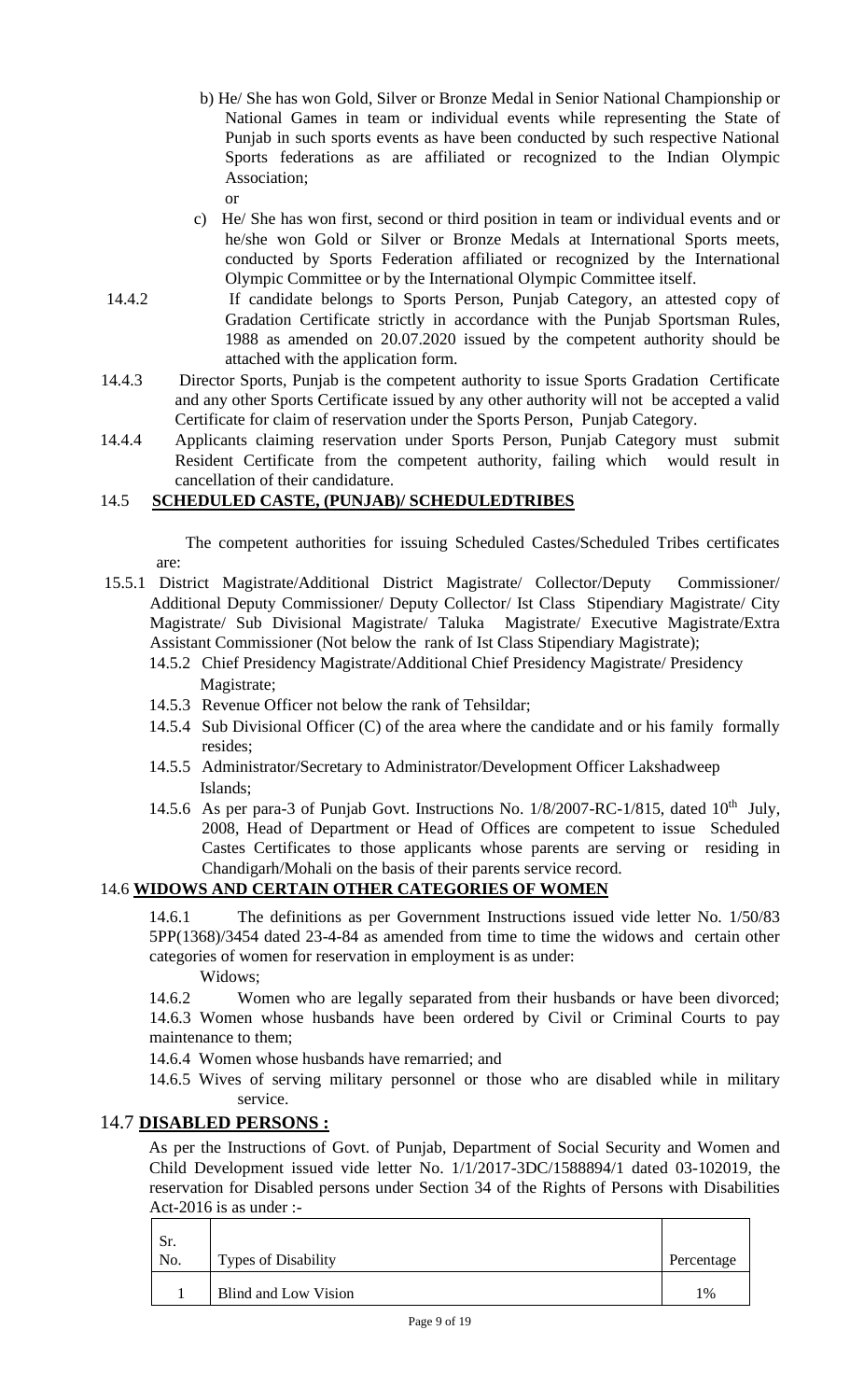| 2 | Deaf and Hard of Hearing                                                                                                              | 1% |  |  |  |  |
|---|---------------------------------------------------------------------------------------------------------------------------------------|----|--|--|--|--|
| 3 | <b>Locomotive Disability</b><br>(including Cerebral palsy, Leprosy<br>cured, Dwarfism, Acid attack<br>victims and Muscular dystrophy) | 1% |  |  |  |  |
| 4 | <b>Intellectual Disability</b><br>(including Autism, and Specific disability) and Mental illness                                      |    |  |  |  |  |
|   | Multiple disabilities specified in Serial No. 1 to 4 above, including<br>deaf-blindness                                               |    |  |  |  |  |

For definition of the above mentioned categories, please refer the Schedule appended to the Right of Persons with Disabilities Act-2016 attached as **ANNEXURE-B**

- Note: As per the list of Posts identified to be reserved for Persons with disability in Group-A issued by the Ministry of Social Justice and Empowerment, Govt. of India notified vide No. 16-16/2010-/dd-III dated 29/7/2013 and adopted by Govt. of Punjab vide order No. 3/39/2014-3dis Br/972-980 dated 10/7/2014, only one leg/one Arm disable persons are eligible in the category of Locomotive disability for the posts of Junior Engineers.
- a) For Persons with disability(with 40% more disability) compensatory time of 20 minutes per hour is allowed.
- b) Persons with disability (with 40% more disability) who apply for scribe in a prescribed format attached as **ANNEXURE-C.**
- c) Punjab Public Service Commission has framed a panel of scribes having qualification matriculation & above. The eligible candidates may request the PPSC for scribe, if needed alongwith submission of hardcopies of Online Application Form by 23/03/2021 in the office of PPSC . On receipt of request from the candidates, the candidate will be allotted scribe by PPSC and he/she will be allowed to meet scribe 02 days before the examination. However, if the candidate wants to bring his/her own scribe, the qualification of scribe should be one step below the minimum prescribed qualification for the post. The candidate opting for his/her own scribe should submit an affidavit annexed as **ANNEXURE-D.**

NOTE :-

Persons with disabilities must submit the hardcopies of Online Application Form alongwith Disability Certificate and request for scribe, if any and other eligibility documents at the reception counter of PPSC by **27.04.2021.**

## 14.8**Economically Weaker Section** :

Residents of Punjab belonging of Economically Weaker Section (whose family income is less that Rs. 8.00 lac per annum) who are not covered under the existing scheme of reservation for Scheduled Castes and Backward Classes.

For this purpose \*Family\* will include the person who seeks benefit of reservation, his/her parents, sibling below the age of 18 years, as also his/herspouse and children below the age of 18 year. "Income" will include all sources for the financial year prior to the year of application. Further a person will be excluded whose family owns/possesses any of the following assets:

i) 5 acres Agricultural Land and above.

ii) Residential flat of 1000 sq.ft. and above

ii) Residential plot of 100 sq.yards and above in notified municipalities/nagar Panchatyat.

iv) Residential plot of 200 sq.yards and above in other than the notified municipalities/nagarPanchayat.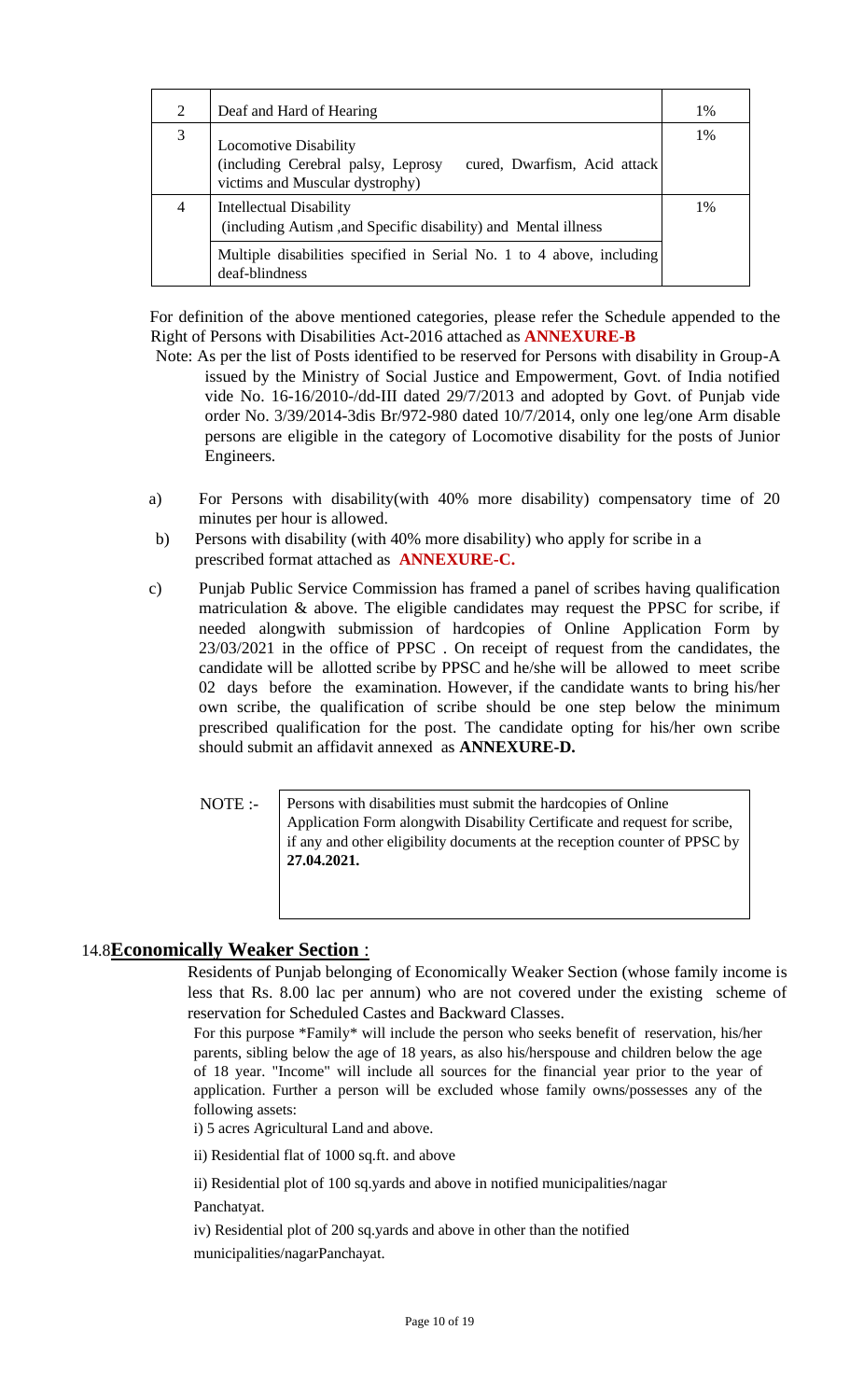- Note: (1) For any General query, candidates may contact the Commission's Office on telephone number 0175-5014825, 5014829 &5014831 or by sending email with subject as "GENERAL QUERY REGARDING THE POST OF JUNIOR ENGINEER (Electrical) scrutiny.ppsc@gmail.com
- Note: (2) Candidates are advised in their own interest to apply using Online Application Form much before the closing date and not to wait till the last date to avoid congestion on the web server on account of heavy load on Internet/Website.
- Note : (3) Candidates are advised to go through the 'General Information for the candidates' and 'Instructions for filling Online Application Form' carefully before filling up Online Application Form. The Commission will not be responsible for any consequence arising out of incorrect filling up of Application

Sd/-

**Dated : 30.03.2021**

**Navreet Kaur Sekhon, PCS Secretary (Examinations) Punjab Public Service Commission**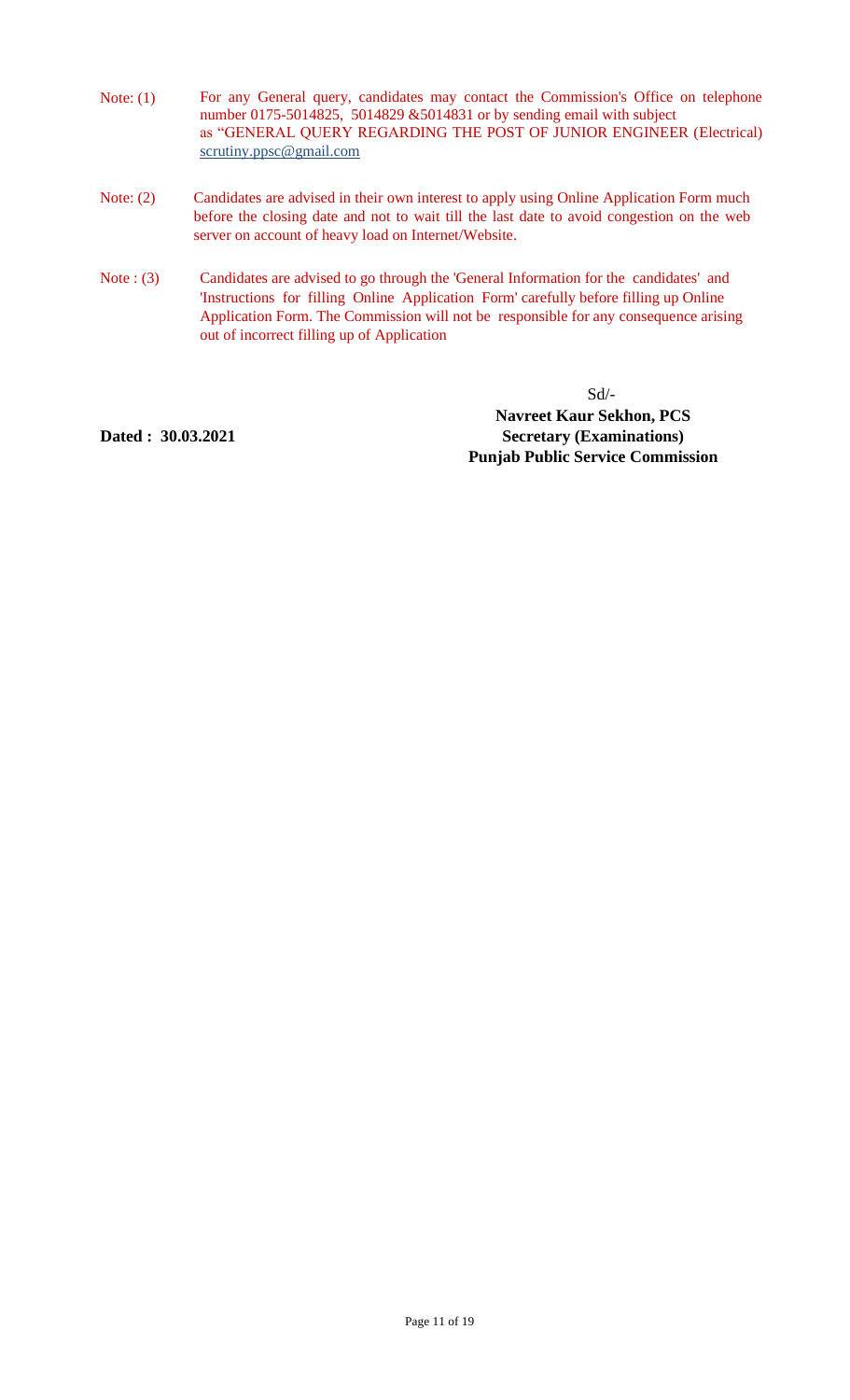# **Electrical Engineering Syllabus for JE Exam**

## **Basic concepts :**

Concepts of resistance, inductance, capacitance, and various factors affecting them.Concepts of current, voltage, power, energy and their units. Circuit law : Kirchhoff's law, Simple Circuit solution using network theorems. Magnetic Circuit : Concepts of flux, mmf, reluctance, Different kinds of magnetic materials, Magnetic calculations for conductors of different configuration e.g. straight, circular, solenoidal, etc. Electromagnetic induction, self and mutual induction. AC Fundamentals: Instantaneous, peak, R.M.S. and average values of alternating waves, Representation of sinusoidal wave form, simple series and parallel AC Circuits consisting of R.L. and C, Resonance, Tank Circuit. Poly Phase system – star and delta connection, 3 phase power, DC and sinusoidal response of R-Land R-C circuit. Measurement and measuring instruments: Measurement of power (1 phase and 3 phase, both active and re-active) and energy, 2 wattmeter method of 3 phase power measurement. Measurement of frequency and phase angle.Ammeter and voltmeter (both moving oil and moving iron type), extension of range wattmeter, Multimeters, Megger, Energy meter AC Bridges.Use of CRO, Signal Generator, CT, PT and their uses.Earth Fault detection.

## **Electrical Machines :**

(a) D.C. Machine – Construction, Basic Principles of D.C. motors and generators, their characteristics, speed control and starting of D.C. Motors. Method of braking motor, Losses and efficiency of D.C. Machines.

(b) 1 phase and 3 phase transformers – Construction, Principles of operation, equivalent circuit, voltage regulation, O.C. and S.C. Tests, Losses and efficiency.Effect of voltage, frequency and wave form on losses. Parallel operation of 1 phase /3 phase transformers. Auto transformers.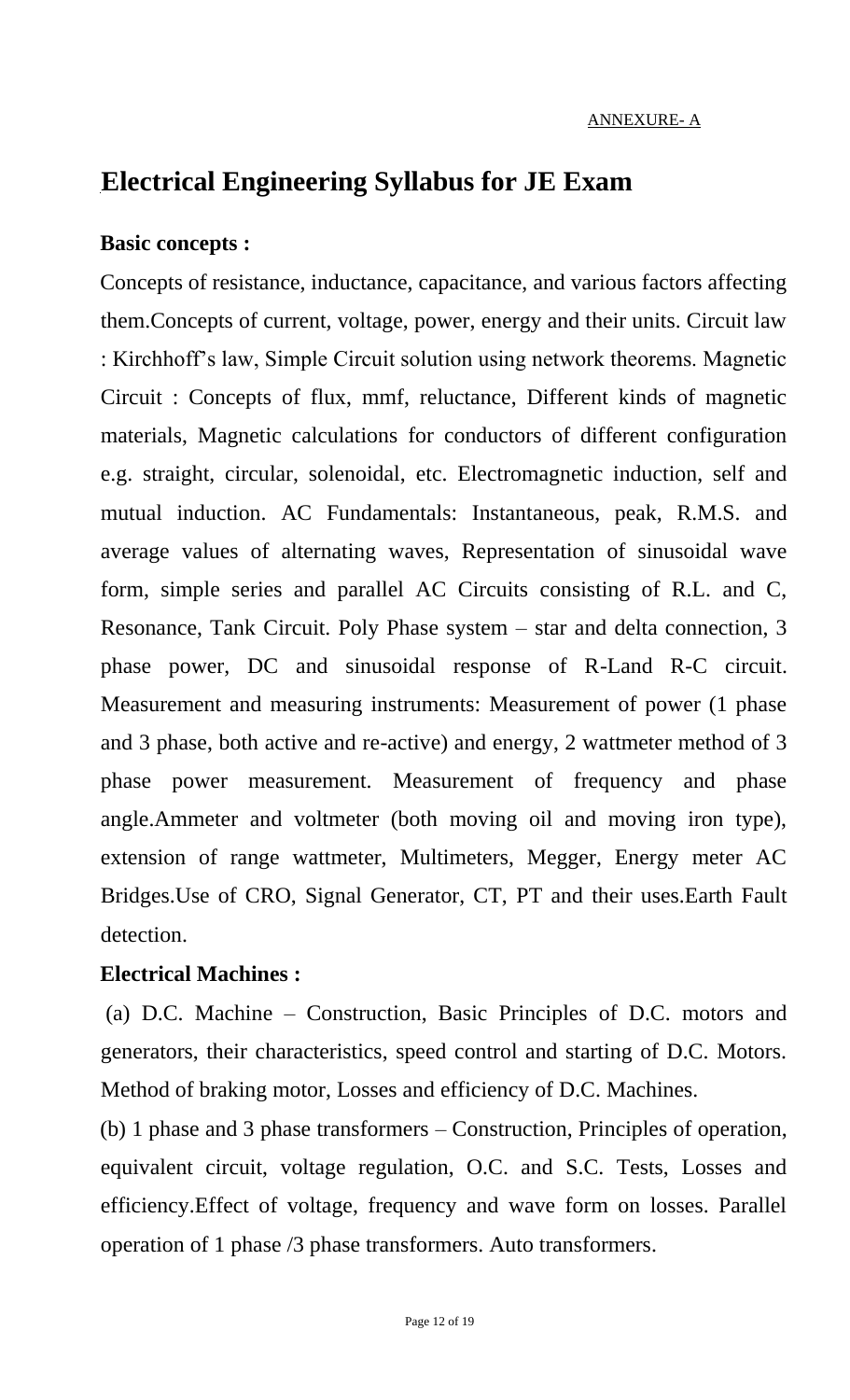(c) 3 phase induction motors, rotating magnetic field, principle of operation, equivalent circuit, torque-speed characteristics, starting and speed control of 3 phase induction motors. Methods of braking, effect of voltage and frequency variation on torque speed characteristics. Fractional Kilowatt Motors and Single Phase Induction Motors: Characteristics and applications. Synchronous Machines - Generation of 3-phase e.m.f. armature reaction, voltage regulation, parallel operation of two alternators, synchronizing, control of active and reactive power. Starting and applications of synchronous motors.

# **Generation, Transmission and Distribution –**

Different types of power stations, Load factor, diversity factor, demand factor, cost of generation, inter-connection of power stations. Power factor improvement, various types of tariffs, types of faults, short circuit current for symmetrical faults. Switchgears – rating of circuit breakers, Principles of arc extinction by oil and air, H.R.C. Fuses, Protection against earth leakage / over current, etc. Buchholz relay, Merz-Price system of protection of generators & transformers, protection of feeders and bus bars. Lightning arresters, various transmission and distribution system, comparison of conductor materials, efficiency of different system.Cable – Different type of cables, cable rating and derating factor.

# **Estimation and costing :**

Estimation of lighting scheme, electric installation of machines and relevant IE rules.Earthing practices and IE Rules. Utilization of Electrical Energy : Illumination, Electric heating, Electric welding, Electroplating, Electric drives and motors.

# **Electronics :**

Working of various electronic devices e.g. P N Junction diodes, Transistors (NPN and PNP type), BJT and JFET. Simple circuits using these devices.Industrial and Digital Electronics and PLCM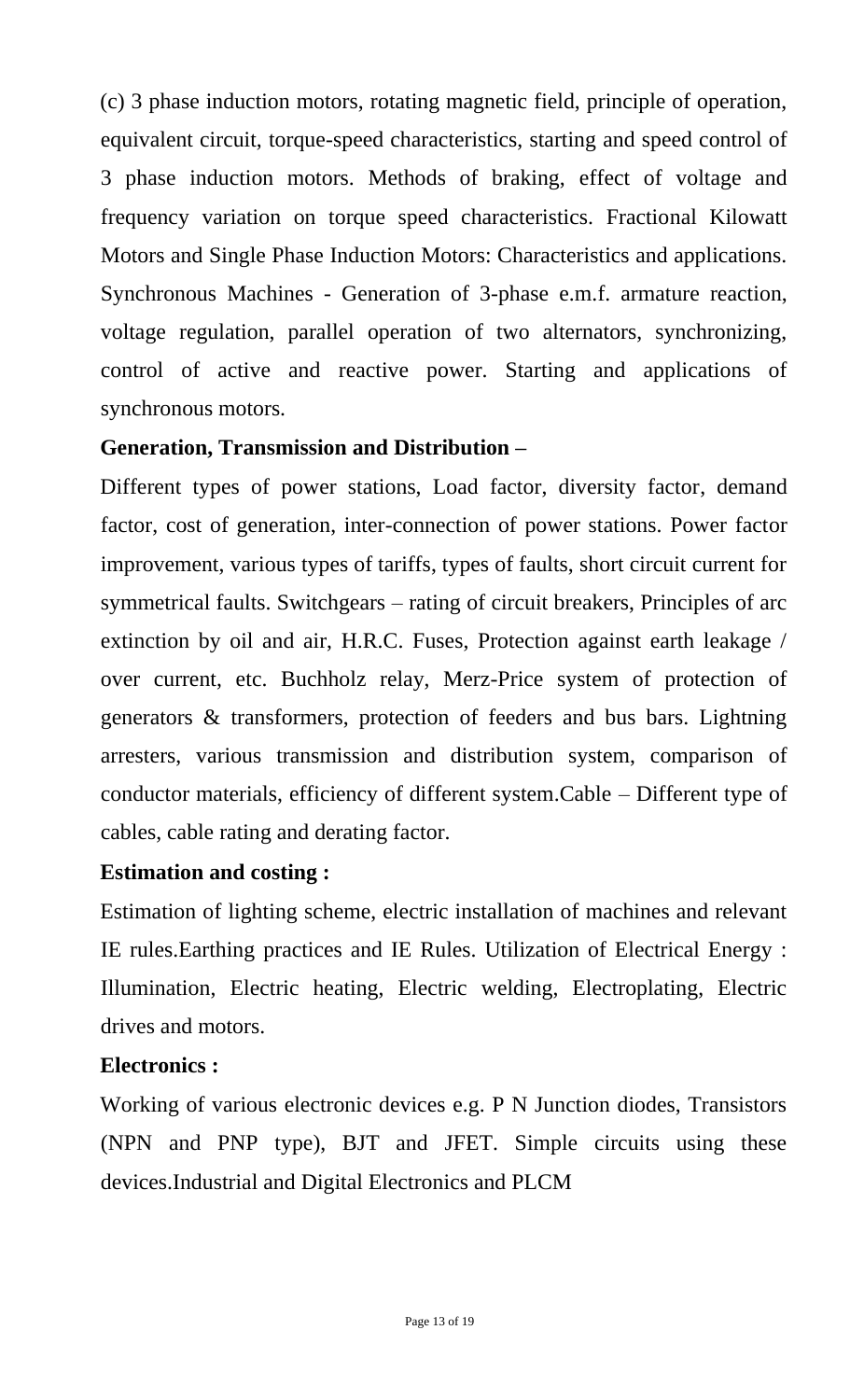## THE SCHEDULE [See clause (zc) of section 2] SPECIFIED DISABILITY

1. Physical disability.—

A. Locomotor disability (a person's inability to execute distinctive activities associated with movement of self and objects resulting from affliction of musculoskeletal or nervous system or both), including—

(a) "leprosy cured person" means a person who has been cured of leprosy but is suffering from—

(i) loss of sensation in hands or feet as well as loss of sensation and paresis in the eye and eye-lid but with no manifest deformity;

(ii) manifest deformity and paresis but having sufficient mobility in their hands and feet to enable them to engage in normal economic activity;

(iii) extreme physical deformity as well as advanced age which prevents him/her from undertaking any gainful occupation, and the expression "leprosy cured" shall construed accordingly;

(b) "cerebral palsy" means a Group of non-progressive neurological condition affecting body movements and muscle coordination, caused by damage to one or more specific areas of the brain, usually occurring before, during or shortly after birth;

(c) "dwarfism" means a medical or genetic condition resulting in an adult height of 4 feet 10 inches (147 centimeters) or less;

(d) "muscular dystrophy" means a group of hereditary genetic muscle disease that weakens the muscles that move the human body and persons with multiple dystrophy have incorrect and missing information in their genes, which prevents them from making the proteins they need for healthy muscles. It is characterised by progressive skeletal muscle weakness, defects in muscle proteins, and the death of muscle cells and tissue;

(e) "acid attack victims" means a person disfigured due to violent assaults by throwing of acid or similar corrosive substance.

B. Visual impairment—

(a) "blindness" means a condition where a person has any of the following conditions, after best correction— (i) total absence of sight; or

(ii) visual acuity less than 3/60 or less than 10/200 (Snellen) in the better eye with best possible correction; or

(iii) limitation of the field of vision subtending an angle of less than 10 degree.

(b) "low-vision" means a condition where a person has any of the following conditions, namely:—

(i)visual acuity not exceeding 6/18 or less than 20/60 upto 3/60 or upto

10/200 (Snellen) in the better eye with best possible corrections; or

(ii) limitation of the field of vision subtending an angle of less than 40 degree up to 10 degree.

C. Hearing impairment —

(a) "deaf" means persons having 70 DB hearing loss in speech frequencies in both ears;

(b) "hard of hearing" means person having 60 DB to 70 DB hearing loss in speech frequencies in both ears;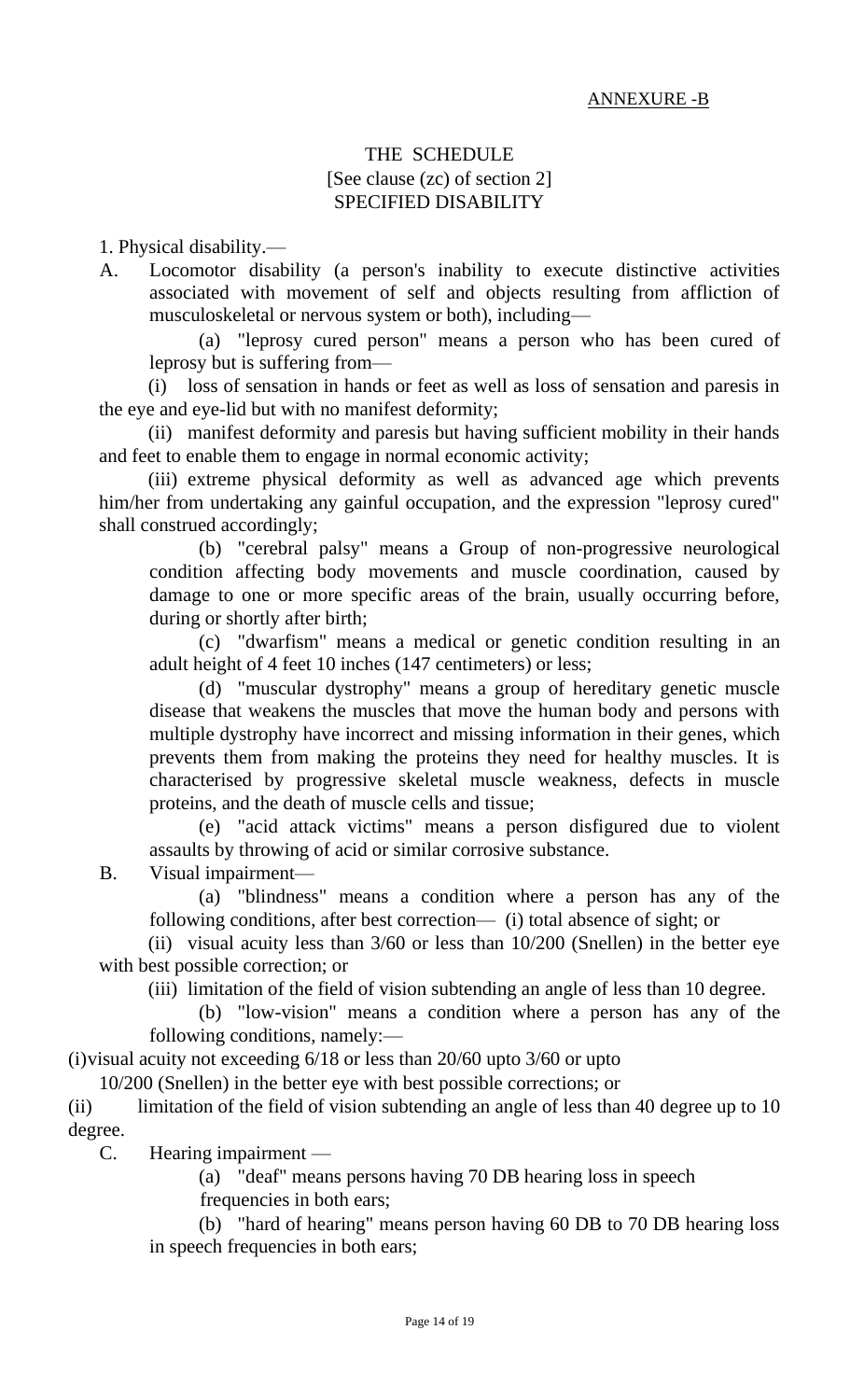- D. "speech and language disability" means a permanent disability arising out of conditions such as laryngectomy or aphasia affecting one or more components of speech and language due to organic or neurological causes.
- 2. Intellectual disability, a condition characterised by significant limitation both in intellectual functioning (reasoning, learning, problem solving) and in adaptive behaviour which covers a range of every day, social and practical skills, including—

(a) "specific learning disabilities" means a heterogeneous group of conditions wherein there is a deficit in processing language, spoken or written, that may manifest itself as a difficulty to comprehend, speak, read, write, spell, or to do mathematical calculations and includes such conditions as perceptual disabilities, dyslexia, dysgraphia, dyscalculia, dyspraxia and developmental aphasia;

(b) "autism spectrum disorder" means a neuro-developmental condition typically appearing in the first three years of life that significantly affects a person's ability to communicate, understand relationships and relate to others, and is frequently associated with unusal or stereotypical rituals or behaviours.

3. Mental behaviour,—

"mental illness" means a substantial disorder of thinking, mood, perception, orientation or memory that grossly impairs judgment, behaviour, capacity to recognise reality or ability to meet the ordinary demands of life, but does not include retardation which is a conditon of arrested or incomplete development of mind of a person, specially characterised by subnormality of intelligence.

- 4. Disability caused due to—
	- (a) chronic neurological conditions, such as—

(i) "multiple sclerosis" means an inflammatory, nervous system disease in which the myelin sheaths around the axons of nerve cells of the brain and spinal cord are damaged, leading to demyelination and affecting the ability of nerve cells in the brain and spinal cord to communicate with each other;

(ii) "parkinson's disease" means a progressive disease of the nervous system marked by tremor, muscular rigidity, and slow, imprecise movement, chiefly affecting middle-aged and elderly people associated with degeneration of the basal ganglia of the brain and a deficiency of the neurotransmitter dopamine.

(b) Blood disorder—

(i) "haemophilia" means an inheritable disease, usually affecting only male but transmitted by women to their male children, characterised by loss or impairment of the normal clotting ability of blood so that a minor would may result in fatal bleeding;

(ii) "thalassemia" means a group of inherited disorders characterised by reduced or absent amounts of haemoglobin.

(iii) "sickle cell disease" means a hemolytic disorder characterised by chronic anemia, painful events, and various complications due to associated tissue and organ damage; "hemolytic" refers to the destruction of the cell membrane of red blood cells resulting in the release of hemoglobin.

- 5. Multiple Disabilities (more than one of the above specified disabilities) including deaf blindness which means a condition in which a person may have combination of hearing and visual impairments causing severe communication, developmental, and educational problems.
- 6. Any other category as may be notified by the Central Government.

DR. G. NARAYANA RAJU, Secretary to the Govt. of India.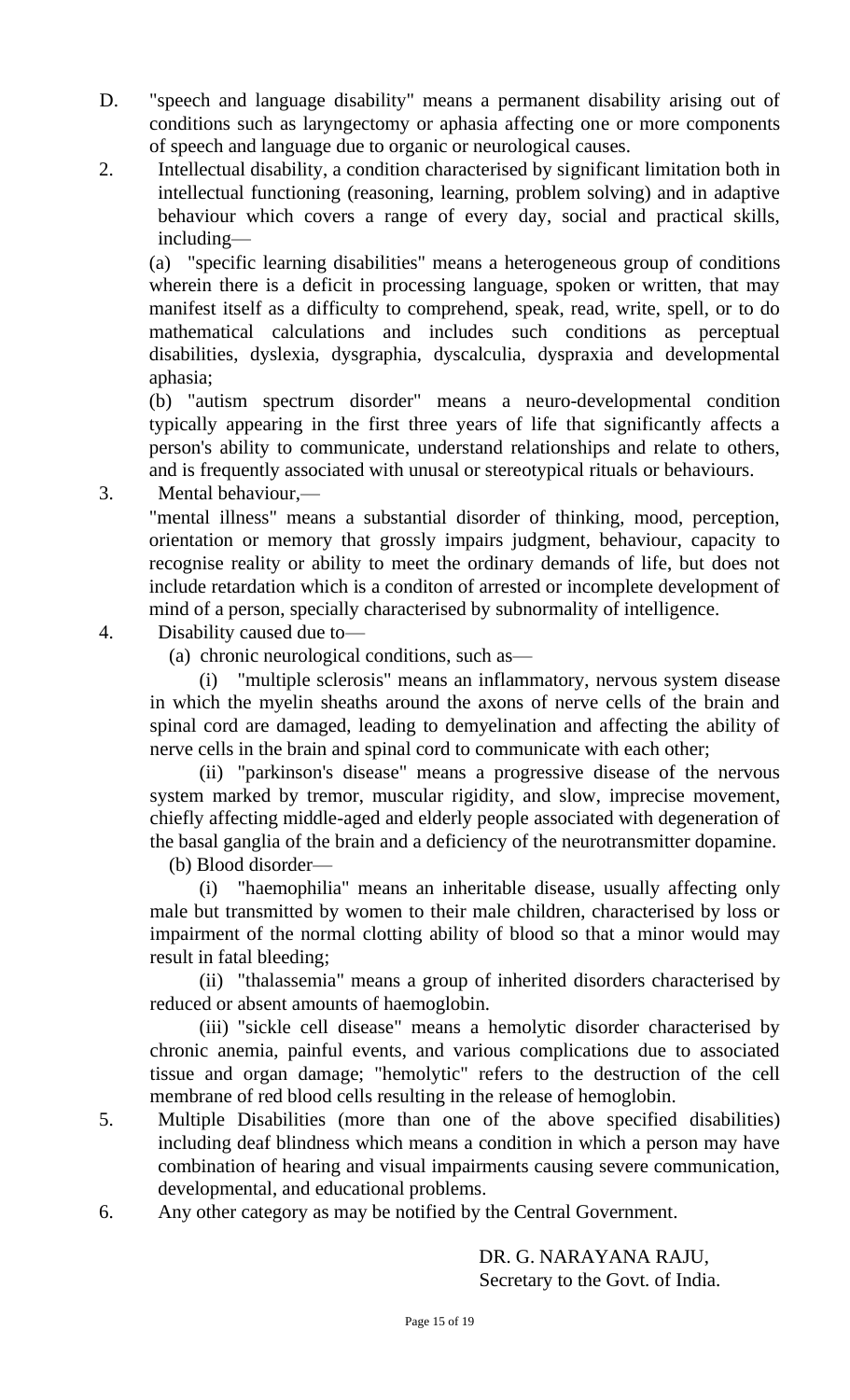## ANNEXURE-C

## AFFIDAVIT

|       |                        |     |                                             | a           | candidate | with                      |          |     |  |
|-------|------------------------|-----|---------------------------------------------|-------------|-----------|---------------------------|----------|-----|--|
|       | (name                  | of  | the                                         | disability) |           | appearing                 | for      | the |  |
|       |                        |     | (name of the examination) bearing Roll. No. |             |           |                           |          |     |  |
|       | at                     |     |                                             |             |           |                           |          |     |  |
| (name | of                     | the |                                             | centre)     |           | the                       | District |     |  |
|       |                        |     | (name of the State). My qualification       |             |           |                           |          |     |  |
| is    |                        |     |                                             |             |           |                           |          |     |  |
|       | I do hereby state that |     |                                             |             |           | (name of the scribe) will |          |     |  |

provide the service of scribe for the undersigned for taking the aforesaid examination.

I do hereby undertake that his qualification is\_\_\_\_\_\_\_\_\_\_\_\_\_\_\_In case, subsequently it is found that his/her qualification is not as declared by the undersigned and is beyond my qualification. I shall forfeit my right to the post and claims relating thereto.





(Signature of Scribe) (Signature of the candidate with Disability)

Place:

Date: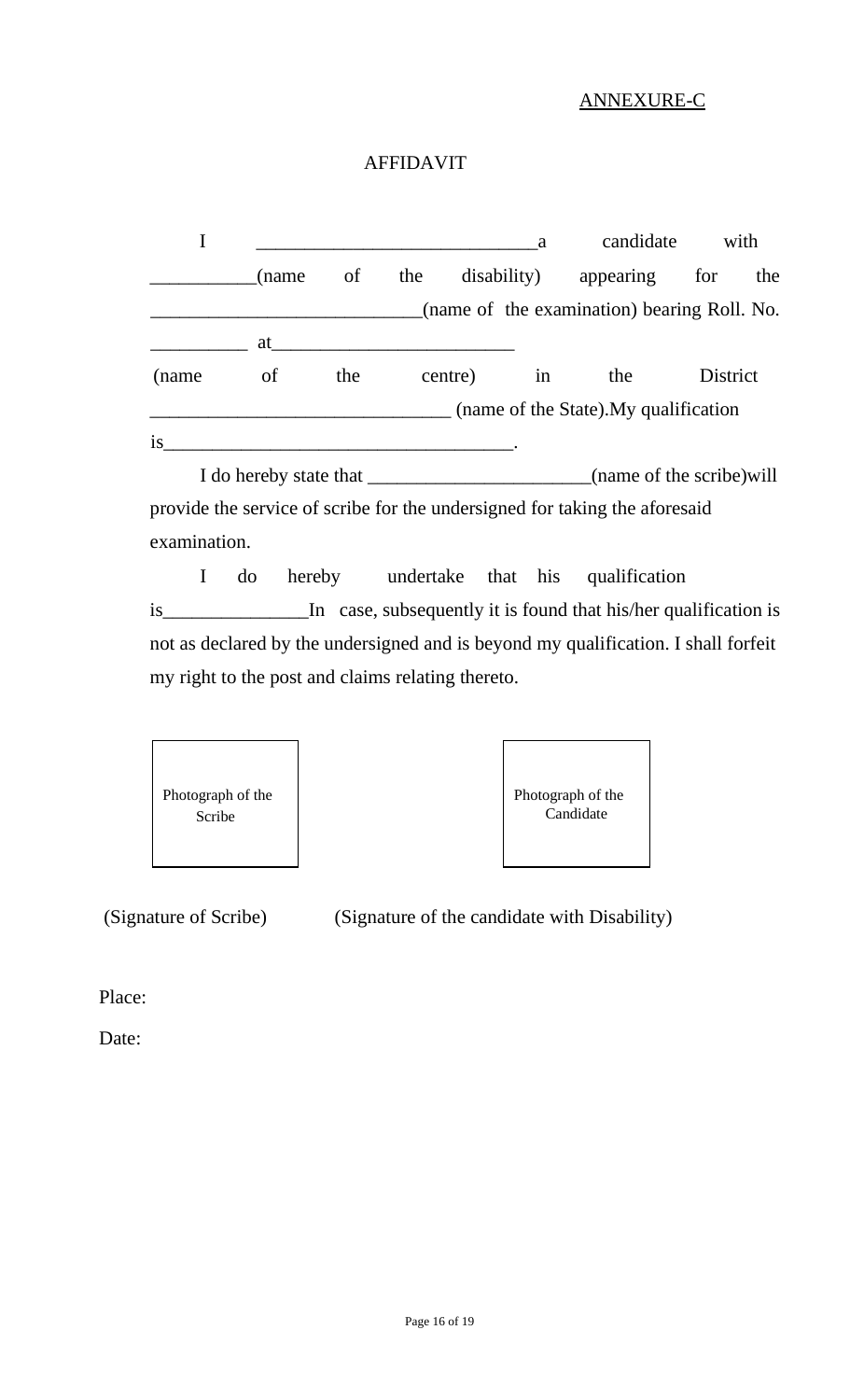#### ANNEXURE-D

# PUNJAB PUBLIC SERVICE COMMISSION, PATIALA

Recruitment of ........... Post/Posts of .......................................................... in the

department of ..............................., Govt. of Punjab. SCRIBE

Valid for

Examination Centre Name:

Name: Photo

Scribe for Roll No: .............

 The above mentioned scribe has been allowed by Punjab Public Service Commission Patiala for the Candidate ................................& bearing Roll No......

> Superintendent (Examinations)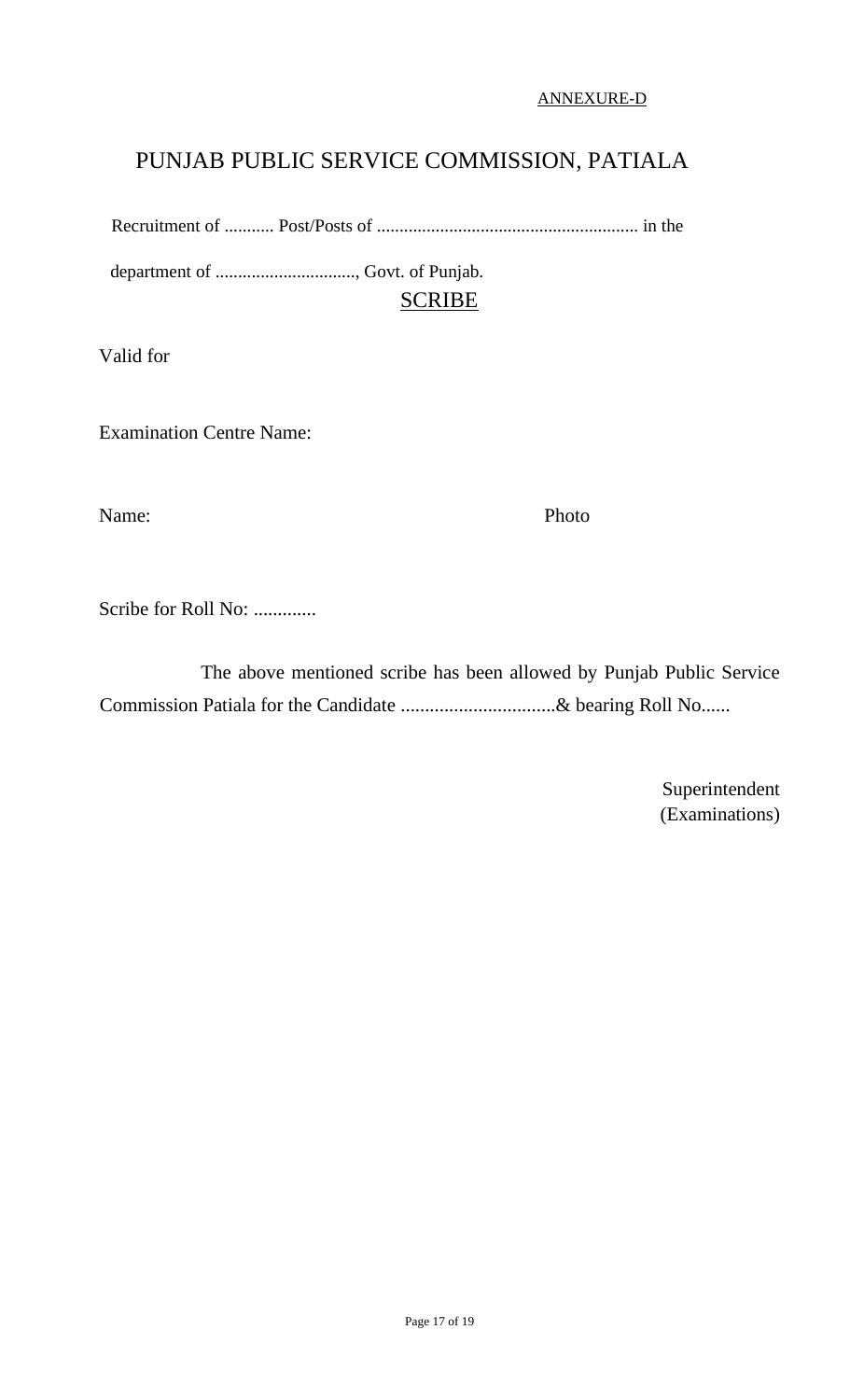## **Annexure-E**

## ਭਰਤੀ/ਦਾਖਲੇ ਸਮੇਂ ਲਏ ਜਾਣਵਾਲੇ ਪੱਛੜੀ ਸ੍ਰੇਣੀ ਨਾਲ ਸਬੰਧਤ ਵਿਅਕਤੀ ਤੋਂ ਲਏ ਜਾਣ ਵਾਲੇ ਸਵੈ ਘੋਸਣਾ ਪੱਤਰ ਦਾ ਪਰਫਾਰਮਾ

1H w?A…………………............…g[Zso\$g[Zsoh ;qh.............……………tk;h…………....……… fgzv \$e;pk\$;afjo…........…………fiabQk…….......………x';aDk eodk\$eodh jK fe w?A…………………… iksh ਨਾਲ ਸਬੰਧ ਰੱਖਦਾ/ਰੱਖਦੀ ਹਾਂ ਤੇ ਇਹ ਜਾਤੀ ਪੰਜਾਬ ਸਰਕਾਰ ਵੱਲੋਂ ਪੱਤਰ BzL……......………fwsh………………okjhA gZSVh ;qa/Dh eoko fdZsh rJh j?.

2. ਮੈਂ ਇਹ ਵੀ ਘੋਸ਼ਣਾ ਕਰਦਾ/ਕਰਦੀ ਹਾਂ ਕਿ ਮੈਂ ਪੰਜਾਬ ਸਰਕਾਰ ਵੱਲੋਂ ਜਾਰੀ ਹਦਾਇਤਾਂ ਨੰ:1/41/  $93$ –ਰਸ1/459,ਮਿਤੀ 17-01-1994, ਜਿਸ ਨੂੰ ਬਾਅਦ ਵਿੱਚ ਪੱਤਰ ਮਿਤੀ 1/41/93–ਰਸ1/1597ਮਿਤੀ 17-08-2005 ਨੰਬਰ 4/41/93-ਰਸ1/209,ਮਿਤੀ 4-02-2009 ਅਤੇ ਪੱਤਰ ਨੰ:1/41/93-ਰਸ1/609 ਮਿਤੀ 24-10-2013 ਨਾਲ ਸੋਧਿਆ ਗਿਆ ਹੈ, ਦੀ ਅਨੁਸੁਚਿਤ ਵਿੱਚ ਦਰਜ ਕਾਲਮ 3 ਦੇ ਅਧੀਨ ਨਹੀਂ ਆਉਂਦਾ।

#### ਘੋਸਨਾਕਰਤਾ

ਸਥਾਨ:

ਮਿਤੀ $\pm$ 

#### ਵੈਰੀਫਿਕੇਸ਼ਨ :-

ਮੈਂ ਇਥੇ ਇਹ ਘੋਸ਼ਣਾ ਕਰਦਾ/ਕਰਦੀ ਹਾਂ ਕਿ ਉਪਰੋਕਤ ਦਿੱਤੀ ਗਈ ਜਾਣਕਾਰੀ ਮੇਰੀ ਸਮਝ ਅਨੁਸਾਰ ਸਹੀ ਵਾ ਦਰੁਸਤ ਹੈ ਅਤੇ ਇਸ ਵਿੱਚ ਕੁੱਝ ਵੀ ਛੁਪਾਇਆ ਨਹੀਂ ਗਿਆ ਹੈ। ਮੈਂ ਇਨ੍ਹਾਂ ਤੱਥਾਂ ਤੋਂ ਜਾਣੂ ਹਾਂ ਕਿ ਜੇਕਰ ਮੇਰੀ ਕੋਈ ਵੀ ਦਿੱਤੀ ਸੂਚਨਾਂ ਗਲਤ ਨਿਕਲਦੀ ਹੈ ਤਾਂ ਮੈਂ ਕਾਨੂੰਨ ਵਿੱਚ ਦਰਜ ਸਜ਼ਾ ਦਾ/ਦੀ ਹੱਕਦਾਰ ਹੋਵਾਂਗਾ/ਹੋਵਾਂਗੀ ਅਤੇ ਪ੍ਰਾਰਥੀ ਨੂੰ ਇਸ ਸੁਚਨਾਂ ਦੇ ਆਧਾਰ ਤੇ ਦਿੱਤੇ ਗਏ ਲਾਭ ਵਾਪਿਸ ਲੈ ਲਏ ਜਾਣਗੇ।

ਘੋਸ਼ਨਾਕਰਤਾ

 $HH<sub>7</sub>$ :

ਮਿਤੀ $:$